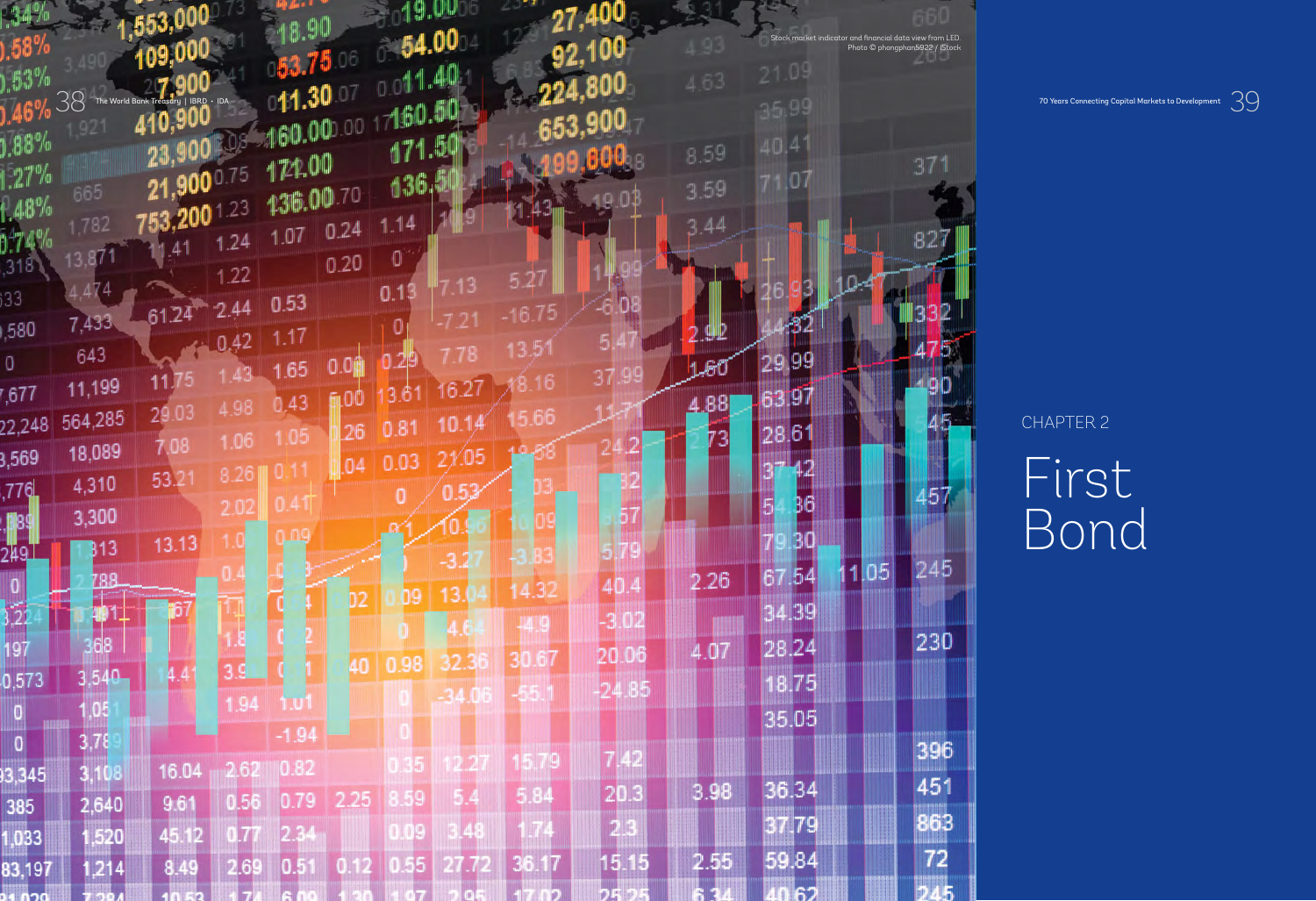41

The World Bank made extensive preparations to market its inaugural bond throughout the spring of 1947.

To support the sales campaign, it set up a small office in the Federal Reserve building in New York, NY, where staff were supplemented by volunteers from several of the leading banks and capital markets dealers to focus on marketing the World Bank to prospective investors on Wall Street and around the United States. Several groups of investors and brokers were invited to visit the World Bank in Washington, D.C. to talk with senior staff.

The bond offering was lead managed by Morgan Stanley—marking the start of its long-standing relationship with the World Bank. Both institutions were delighted by their newly forged relationship. For the World Bank, the link to Morgan Stanley meant access to a deep reservoir of institutional knowledge and expertise in the capital markets and myriad connections in international finance. For Morgan Stanley, the World Bank was a prestigious new client. The firm took great pride in being able to describe itself as the banker to the World Bank.<sup>5</sup> In selling the World Bank to initially skeptical U.S. investors, Morgan Stanley—together with First Boston (a predecessor of Credit Suisse), which was chosen as part of the team to market the bond—organized syndicates of underwriters and put on road shows in 18 cities to attract interest from investors and securities dealers.



Federal Reserve Building in New York. Photo © Library of Congress

James Gorman, Chairman and CEO, Morgan Stanley

The World Bank Treasury | IBRD • IDA 70 Years Connecting Capital Markets to Development

*"Morgan Stanley was established in 1935, and when the World Bank was created a decade later, our firm had the privilege of leading the World Bank's inaugural 1947 bond issuance that this anniversary celebrates. We are proud to have been part of the launch of the World Bank's critical mission. More than 70 years since first raising capital, the World Bank remains a powerful force for global prosperity through its innovative financing programs, technical assistance and project support."*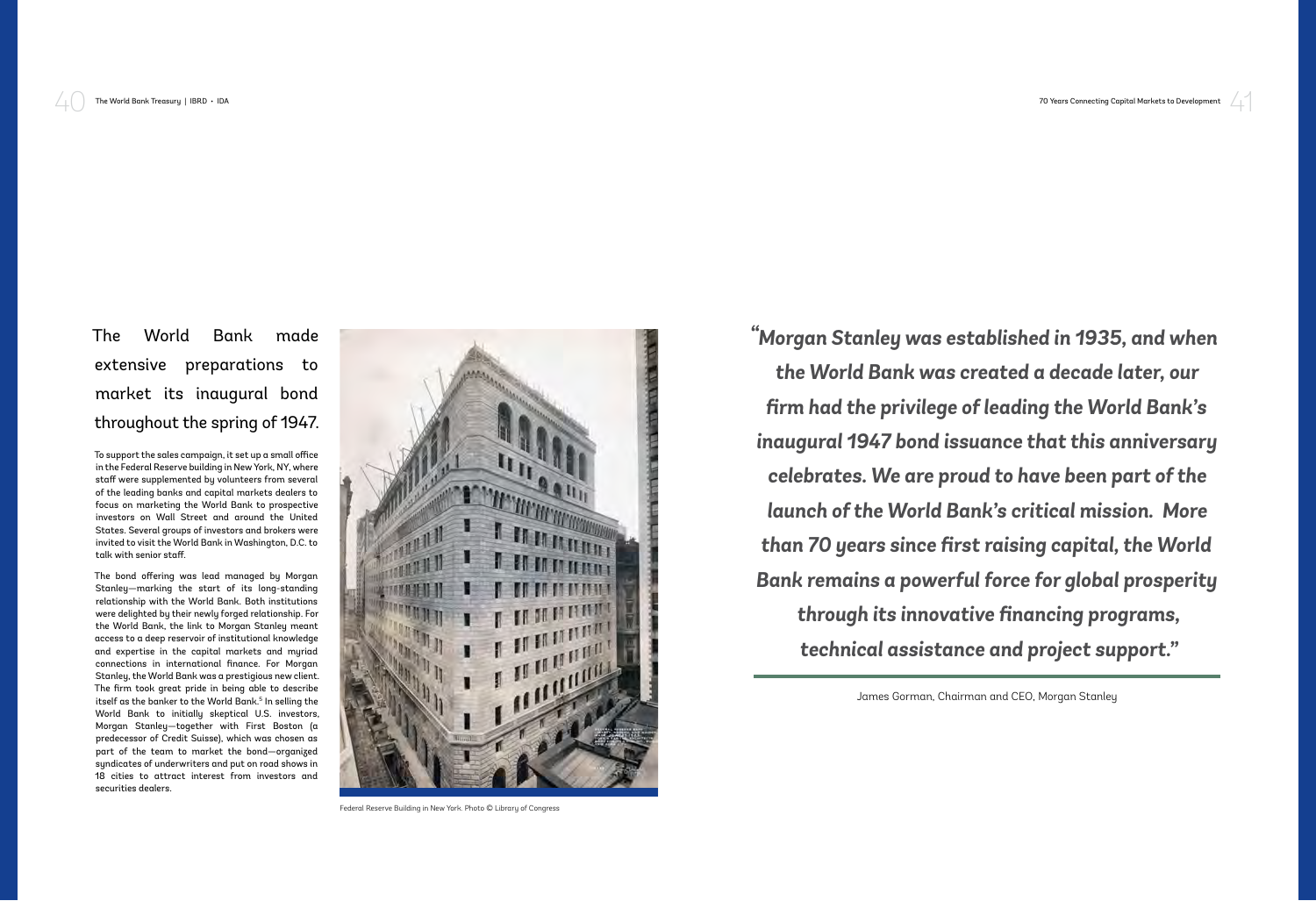**PROSPECTUS** International Bank for Reconstruction and Development \$100,000,000 Ten Year 21/4% Bonds Due July 15, 1987 Dated July 15, 1917 \$150,000,000 Twenty-Five Year 3% Bonds **Dur July 15, 1972 Dated July 15, 1917** stevent payable January 15 and July 15 .<br>Lat the Bedeen! Reserve Bank of New York in The City of New York Slating Food for Tuesty-Free Four Bonds Commencing July 15, 1956, as Described Herein<br>Under Heading Sinking Form for Teensy-Five Free Bonds THESE AECURITIES HAVE NOT BEEN APPROVED OR DISAPPROVED BY .<br>Ional Bank Jav Reconstruction and Development has registered the technities by filing certain infor<br>with the Commission. The Commission has not passed on the merits of any arcurities registered with 0 IT IS A CRIMINAL OFFINGE TO REPRESENT THAT THE COMMISSION HAS APPROVED THESE SECURITIES OR HAS EXPRESS IN THIS<br>SECURITIES OR HAS SADE ANY PRODUCT IN THE STATEMENTS IN THIS ent the Bank has full juridical personality with capacity of property and to be used. Actions may of a pair of the state of property and the state of process or that is series of process or the state of process or the sta Offering Price for Ten Year 21/4% Bonds 100% and Accrued Intere Offering Price for Twenty-Five Year 3% Bonds 100% and Accrued Interest Price to Gelling Proceeds to the Publics Contractions Bandel  $\begin{tabular}{l|c|c|c|c|c|c|c|c} \hline \multicolumn{3}{|c|}{Pulate} & \multicolumn{3}{|c|}{C} & \multicolumn{3}{|c|}{\hline} & \multicolumn{3}{|c|}{\hline} & \multicolumn{3}{|c|}{\hline} & \multicolumn{3}{|c|}{\hline} & \multicolumn{3}{|c|}{\hline} & \multicolumn{3}{|c|}{\hline} & \multicolumn{3}{|c|}{\hline} & \multicolumn{3}{|c|}{\hline} & \multicolumn{3}{|c|}{\hline} & \multicolumn{3}{|c|}{\hline} & \multic$ Ten Year 232% Bonds, Total The Bonds are not subject to any United States using the on the largest states see, are summ users manuage. Their results on the means-increases. The Poleral Reserve Bank of<br>The District of the state of the state of the market in New York Clearing House funds. Applica-<br>on has been made to list the Bo Dated July 11, 1947

One major milestone in the marketing of the first issue was reached when the World Bank received an opinion from the U.S. Attorney General that the United States was fully liable for its share of callable capital irrespective of failures to pay by other governments. This opinion was instrumental in convincing investors of the financial integrity and strength of the World Bank's capital structure, combining paid-in and callable capital. "Most states had restrictions that permitted the various investments in the U.S.-issued securities and usually Canadian government securities and municipal securities to some degree, but no other foreign obligations were permitted,"6 recalled Robert Cavanaugh, who had joined the World Bank in 1947 and was Treasurer from 1959 to 1968. "It is hard now to comprehend how difficult it was initially to make investors, regulatory bodies and legislatures understand how essentially sound an institution we are," wrote E. F. Dunstan, the World Bank's Director of Marketing at the time.<sup>7</sup>

As it marketed its first issue, the World Bank had to deal with U.S. federal and state regulations prescribing the eligible investments for banks, savings and loans, and other institutional investors that were extremely restrictive. These restrictions stemmed from concerns about the credit worthiness of foreign securities due to the many defaults on such securities during the interwar years.

McCloy oversaw an intensive campaign between March and July of 1947 to expand the list of eligible investments under U.S. federal and state laws to include World Bank bonds. While this campaign succeeded in the end to ensure a sufficient market for the World Bank's first issue in July 1947, it would need to continue for several more years to ensure a

Speech by E. FLEETWOOD DUNSTAN and Bank for Beconstruction **Annual Executive Council Sess** n Bankers Ass OLY. French Lick Springs, Indiana April 13, 1947

1.000 printed

70 Years Connecting Capital Markets to Development

43

E. F. Dunstan, IBRD Director of Marketing at the time of the first bond issue

## *"It is hard now to comprehend how difficult it was initially to make investors, regulatory bodies and legislatures understand how essentially sound an institution we are."*



Pages from a speech by E. F. Dunstan to the American Bankers Association, French Lick Springs, Indiana, April 13, 1947. Photo © World Bank

Archives

Cover of the first World Bank bond prospectus, June 11, 1947. Photo © World Bank Archives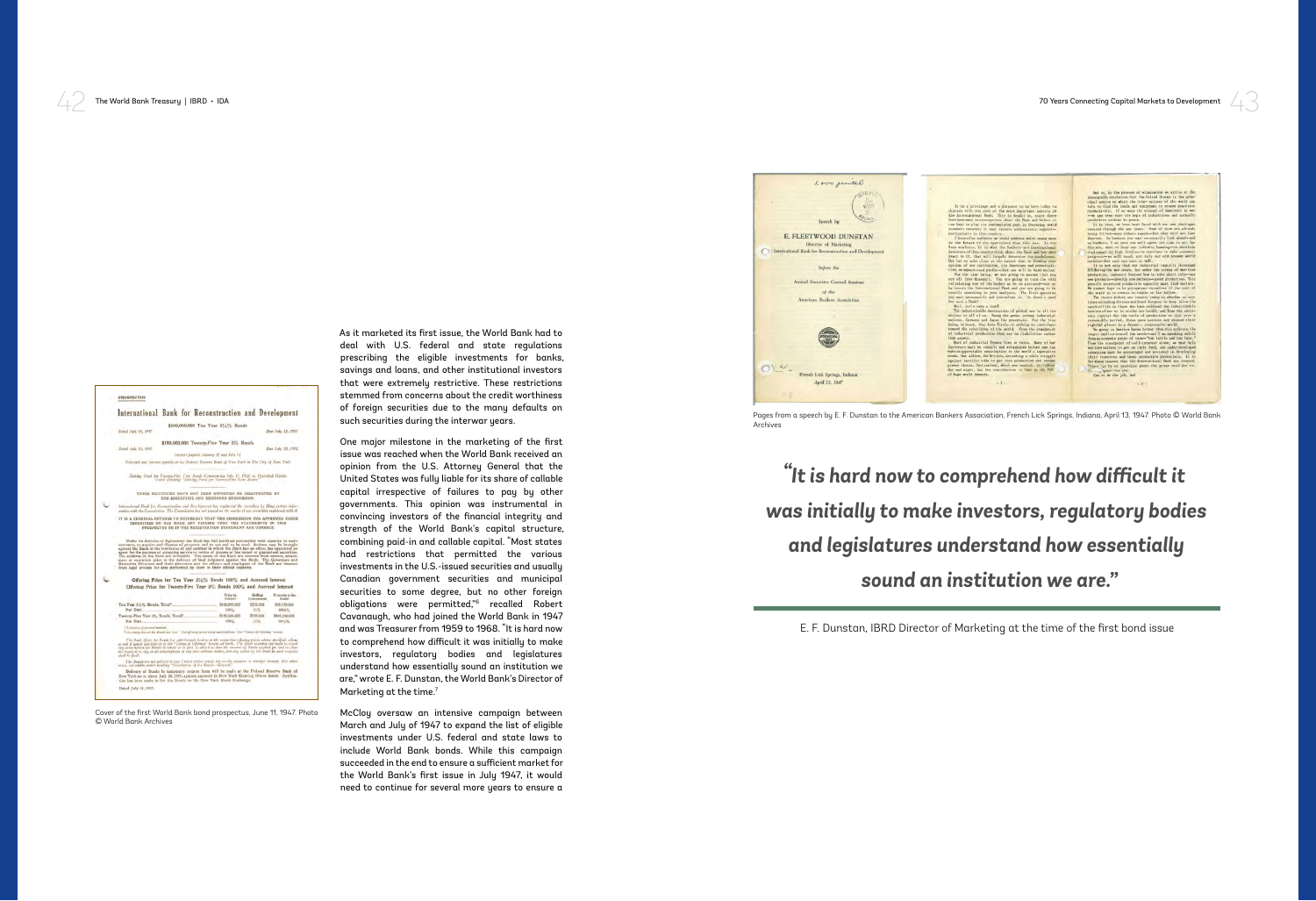robust market in the United States for World Bank bonds. By September 1948, for example, the World Bank reported that its bonds were listed as eligible investment for national banks in 41 states (and in Washington, D.C.), for savings banks in 22 states (and in Washington, D.C.), for insurance companies in 32 states, and for trust funds in 28 states (and in Washington, D.C.).

The inaugural issue, sold only in the United States, caught the attention of the financial press and Wall Street. The issue was reported to have been six times over-subscribed, and the bonds immediately started trading at a premium, according to the World Bank's 1948 annual report. The *New York Times* praised the way the offering was handled, saying: "The rates indicated that the World Bank officials had gauged their offering terms with shrewd precision. The judgment and high efficiency displayed in the transaction have gained immense prestige for the World Bank." 8 **Solutive Constitute Constitute Constitute Constitute Constitute Constitute Constitute Constitutions.** By September 1948, for example, the World Bank teported that it is bonds were listed as eligible linexistment for natio

On June 15, 1947, the World Bank, with everything finally in place, announced a \$250 million bond issue with a \$100 million 10-year tranche at 2 ¼ percent and a \$150 million 25-year tranche at 3 percent. The World Bank sent invitation telexes to more than 2,600 securities dealers across the United States, and about 1,700 of them participated in the offering—more than twice the number of dealers than had participated in any other securities offering at the time.

The World Bank was given an AA rating by Fitch Ratings and an A by Standard & Poor's. At the time, 70 Years Connecting Capital Markets to Development /

Source: *International Bank Notes*, Volume 1, No. 7. July 25, 1947

Gerald A. Rizzieri, President and Chief Executive Officer, Mizuho Securities USA

 *"The World Bank staff represents the 'gold standard' of capital markets professionals. Today, the flexibility of the World Bank's funding program has allowed the ability to structure and distribute bonds to meet the demands of institutional and retail investors in multiple currencies, while delivering a security that carries a triple-A credit rating."*



World Bank employees often describe their work as that of international civil servants. For those who join the World Bank Treasury, one of the major attractions of their job is to combine economic and financial expertise with the overall mission of the World Bank to link capital markets with promoting development across the world.

Over the past 70 years, guided by a distinguished line of World Bank Treasurers and credited with developing a string of firsts in innovative bond issues, the World Bank Treasury has forged a unique culture that still binds current and former colleagues. "Because we didn't have that whole bonus culture that permeated Wall Street, there was fantastic collegiality," recalled Liaquat Ahamed, who worked for the World Bank Treasury from 1984 to 1988 and went on to write the Pulitzer Prizewinning book *The Lords of Finance*.

"It was just wonderful to work in an environment where you are not competing in relative terms. And the hierarchy was very flat, so you weren't sitting there arguing about grades and promotions. It was a wonderful culture." Ahamed said the highly diverse staff members were motivated more by the World Bank's goals than by their salaries. "The basic idea was that someone who had a great idea on Wall Street could come to the World Bank Treasury and would get a hearing by people who understood this stuff very well. And you didn't have to go through layers of bureaucracy. The World Bank Treasury had a way of cutting through all of the bureaucracy so it was very 'unhierarchical,' which allowed the department to respond to innovative ideas very quickly," he said.

"The World Bank Treasury is an amazing institution and they have a huge brand that a lot of young people are attracted to," said Sanjiv Kumar, a Senior Manager of Investment at the World Bank Treasury from 1985 to 1992. "And a lot of young people who get out of undergraduate, or maybe more relevant graduate school, they are really motivated to do something good for the world. The World Bank is something they have always looked up to."

"We knew the World Bank was at the forefront of finance and it was very creative," added Dr. Yves Balcer, who was a Senior Manager of Investment at the World Bank Treasury.

Current and former staff of the World Bank Treasury still get together regularly to reminisce and talk about their experiences—evidence of the close lifelong bond many of them formed while working there. "Everyone I worked with at the World Bank Treasury is still a friend," said Ahamed.

Interviews done by Christopher Wilson in 2018: Liaquat Ahamed, Sanjiv Kumar and Dr. Yves Balcer.

## A Culture of Excellence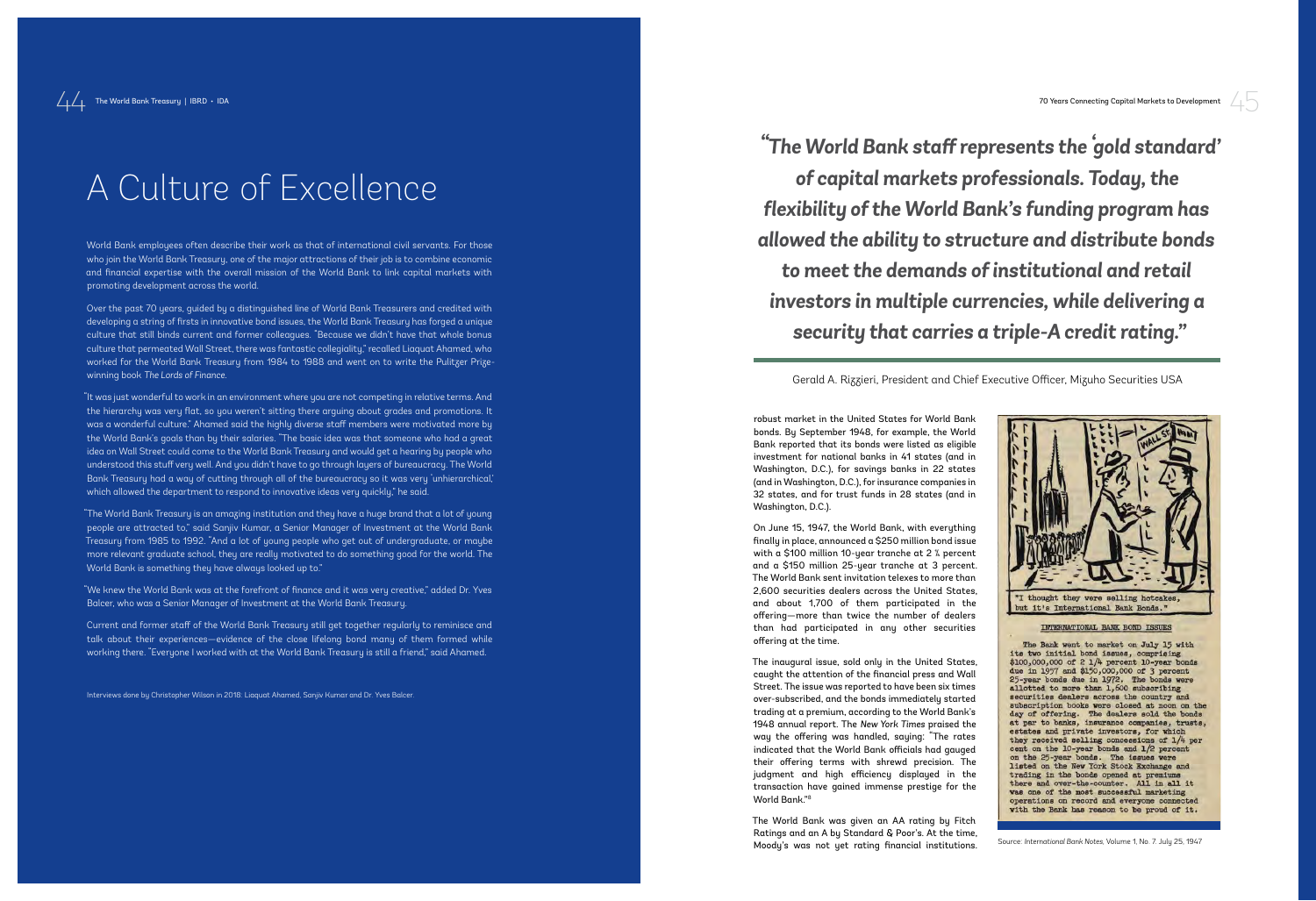

47

In May 1951, the World Bank announced its first non-U.S. dollar public offering issue, a 5 million-pound sterling bond. It was sold by a syndicate composed of Barings (a predecessor of ING), Hambros (one of the predecessors of Société Générale), Lazard, Morgan Grenfell (one of the predecessors of Deutsche Bank), Rothschilds and Shroeders (which later became part of Citibank). The World Bank returned to the U.K. market again in 1954 and 1960, each time with the same sundicate.

bonds. These additional funds in several currencies could then be used to pursue the World Bank's global development goals.

Henry Riley, who took over as Treasurer from Crena de Iongh in 1953, set out the World Bank's priorities in a speech on November 12 that year: "The World Bank's purpose is to make loans and we do that with three purposes in mind: to increase the production of useful goods, to promote a growing and better-balanced world trade and to raise standards of living in our member countries."11 By that time, seven years since it was established, the World Bank had already made loans totaling more than \$1.7 billion in 31 different countries, focusing on infrastructure areas such as power generation, water supply, and agriculture.

Doug McGregor, Chairman and CEO, RBC Capital Markets

*"IBRD has built up an unparalleled track record of achievement in the capital markets — all in support of a universally critical mission of eradicating poverty and inequality through sustainable economic development. RBC is honored and proud to have enjoyed such a long relationship spanning much of IBRD's history as evidenced by early landmarks such as the first Canadian dollar bond issue in 1952."*

That it was not initially given the highest triple-A ratings can be explained by a number of factors: it was an entirely new type of institution with an untested business model; it suffered from negative perceptions in the United States about foreign sovereign creditworthiness due to the multiple sovereign defaults that occurred both before and during World War II; and for the first several years of its existence, only the United States portion of the World Bank's capital was freely deployable.

Just under a year after its inaugural issue, the World Bank Treasury in 1948 announced its first non-US dollar issue. This was a private placement for 17 million Swiss francs, the equivalent at the time of \$4 million. The bonds had a final maturity of six years and were placed with the Bank for International Settlements, headquartered in Basel, Switzerland. The Swiss franc proceeds were then on-lent to the Netherlands. The following year, the International Bank for Reconstruction and Development bonds were made "exempt securities" in the United States by the Securities and Exchange Commission, which meant they were not subject to ordinary registration and reporting requirements. This exemption was additional evidence of strong U.S. government support for the new institution.

The World Bank accelerated its marketing efforts and in 1950 launched its second public offering, with \$100 million 2 percent bonds issued on January 25. It was the first World Bank bond to be rated by Moody's—rated single A—and the proceeds were used to redeem the 10-year tranche of the inaugural 1947 bonds that had been issued at a higher interest rate. The bonds were placed through a syndicate of 138 dealers, led by Halsey, Stuart and Co. (a predecessor of Wells Fargo) and First National Bank of Chicago (one of the predecessor banks to JP Morgan Chase Bank).

The World Bank's annual report published in 1950 stated that while the largest investor base was still in the United States, the "World Bank is also giving increasing attention to the development of markets for the World Bank's obligations outside the United States."9 It noted that the World Bank's outstanding U.S. dollar bonds were listed on the Mexican Stock Exchange in 1950, and that the Central Bank of Mexico had authorized foreign and domestic banks in the country to use part of their foreign exchange reserves to invest in the World Bank's bonds.

McCloy was appointed U.S. High Commissioner for Germany in September 1949 and was succeeded as World Bank President by Eugene R. Black, a former Chase National Bank executive who had joined the World Bank in 1947 as Executive Director. Black, who served as President in 1949, for 13 of the first 25 years of his World Bank's life, injected fresh energy and was a master marketer of bonds. "I think he has a broader grasp of the world bond markets and the world capital markets than anybody I've ever seen," said Cavanaugh, who worked with Black for several years as Treasurer.10

Black quickly realized that to raise sufficient funds to expand its lending operations, the World Bank had to act more broadly than simply tapping the American capital market and would have to obtain currencies other than dollars from its members. He started by convincing a number of member countries to release part of their paid-in capital in the World Bank and to open their markets for World Bank

Nov. 21, 1962: The two portraits in the background are (left) Eugene Meyer, first president of the World Bank, and (right) John J. McCloy, second president of the World Bank. Seated, Eugene R. Black, third president of the World Bank, speaking with George D. Woods, fourth president of the World Bank. Photo © World Bank Archives